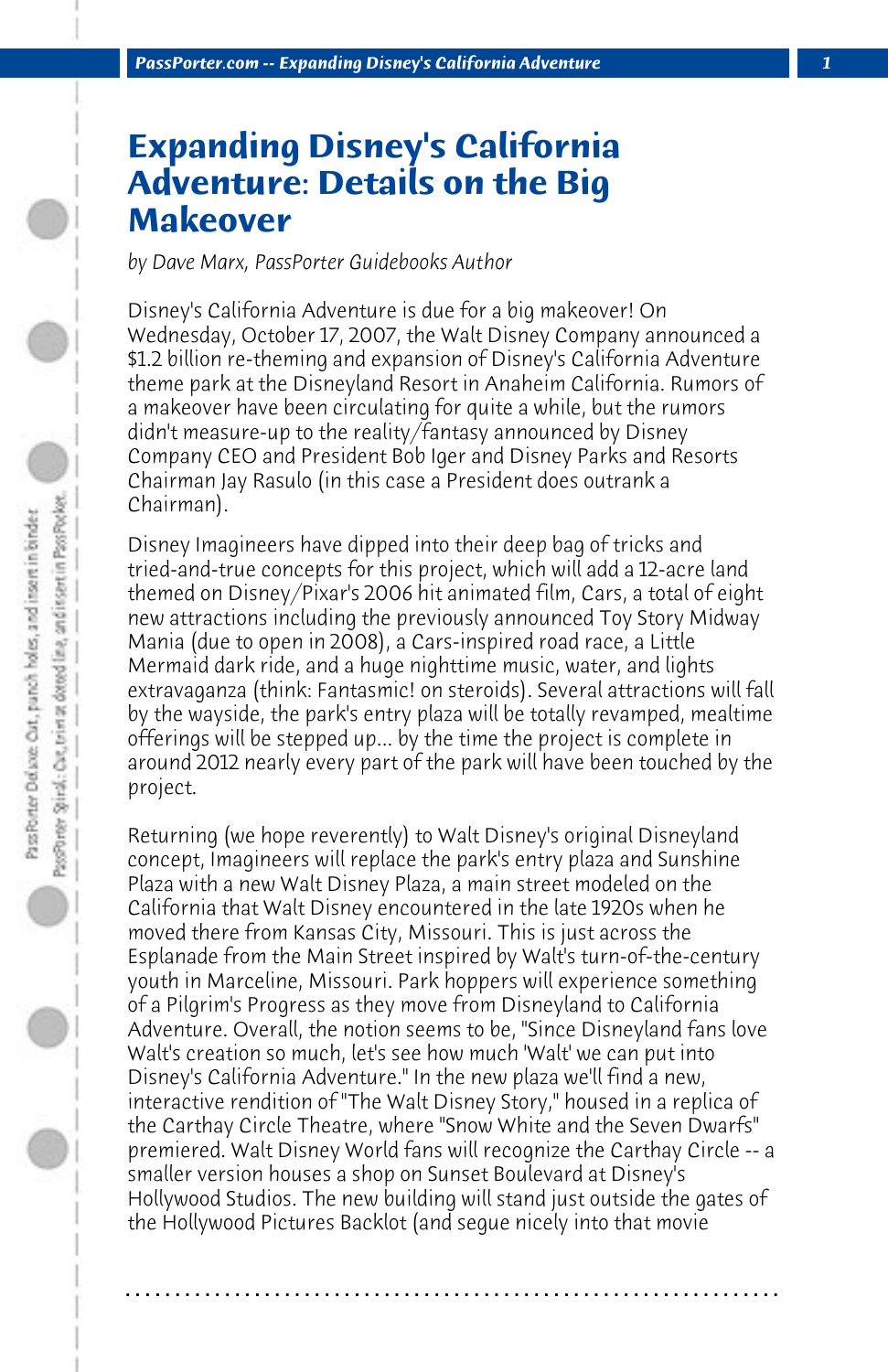theme), and is intended to be a major park icon, which is what Graumann's Chinese Theater/Great Movie Ride used to be for Disney's Hollywood Studios before someone plunked a huge, blue hat in front of it -- ironic, isn't it? So, Walt Disney fans on pilgrimage will have to visit Disney's California Adventure, no matter what. Main Street Vehicles will be represented by Pacific Electric "Red Car" trolleys (shades of 'Who Framed Roger Rabbit!'). The Golden Gate Bridge will fall (it wasn't there when Walt arrived), the big CALIFORNIA mosaic/sign will be shattered (too modern), and the golden sun sculpture and adjoining fountains will permanently set in the west. Naturally, new shops and eateries will rise from the ashes. From the artist's rendering and photos of a 3-D model, we get the impression of a cross between Disney's Hollywood Studios Hollywood Boulevard/Sunset Boulevard area, and Knott's Berry Farm's Ghost Town (an aspect of old-time California that was still in evidence when Walt arrived).

All Disney has to say about Hollywood Pictures Backlot is that it will be home to, among other things, special ticketed events (a new use for the wonderful Hyperion Theater?), and the Golden State area will be home to new dining experiences. Golden State is also home to the Preview Area (Blue Sky Cellar) that spotlights the park's makeover8.

Farther into the park, Golden Dreams, starring Whoopi Goldberg, will crash to give way to a new Little Mermaid attraction. Descriptions are currently vague, but we get the impression from the press release and artist's rendering that it will be a cutting edge dark ride visiting favorite scenes and songs from the film that resurrected Disney's animation fortunes in the '90s. We suspect Imagineers will be drawing on the technology and storytelling seen in Epcot's The Seas with Nemo and Friends' Clammobile ride and Disneyland's new Finding Nemo Submarine Voyage. This will be combined with a kid-friendly play area; yet another "Ariel's Grotto" (Walt Disney World's Magic Kingdom has one, Disneyland Park has a grotto on the site of the old Monsanto House of the Future, and let's not forget Ariel's Grotto Restaurant right in Disney's California Adventure, but who's counting?)

Next door to Golden Dreams, in the Paradise Pier section, Disney will expand and redevelop the area surrounding Paradise Bay to accommodate crowds of up to 9,000 for Disney's World of Color (we hope it will be Wonderful), a nighttime extravaganza whose Disney-supplied artist's rendering looks remarkably like Fantasmic!, with Steamboat Willie replacing Sorcerer Mickey at the center of the action. Of course, we can depend on Imagineering to pull out the technical and storytelling stops on this one. It does make us wonder, though ... if they want 9,000 people viewing this every night, will they also be running Fantasmic! in competition to it? Somehow, we doubt it.

**. . . . . . . . . . . . . . . . . . . . . . . . . . . . . . . . . . . . . . . . . . . . . . . . . . . . . . . . . . . . . . . . . .**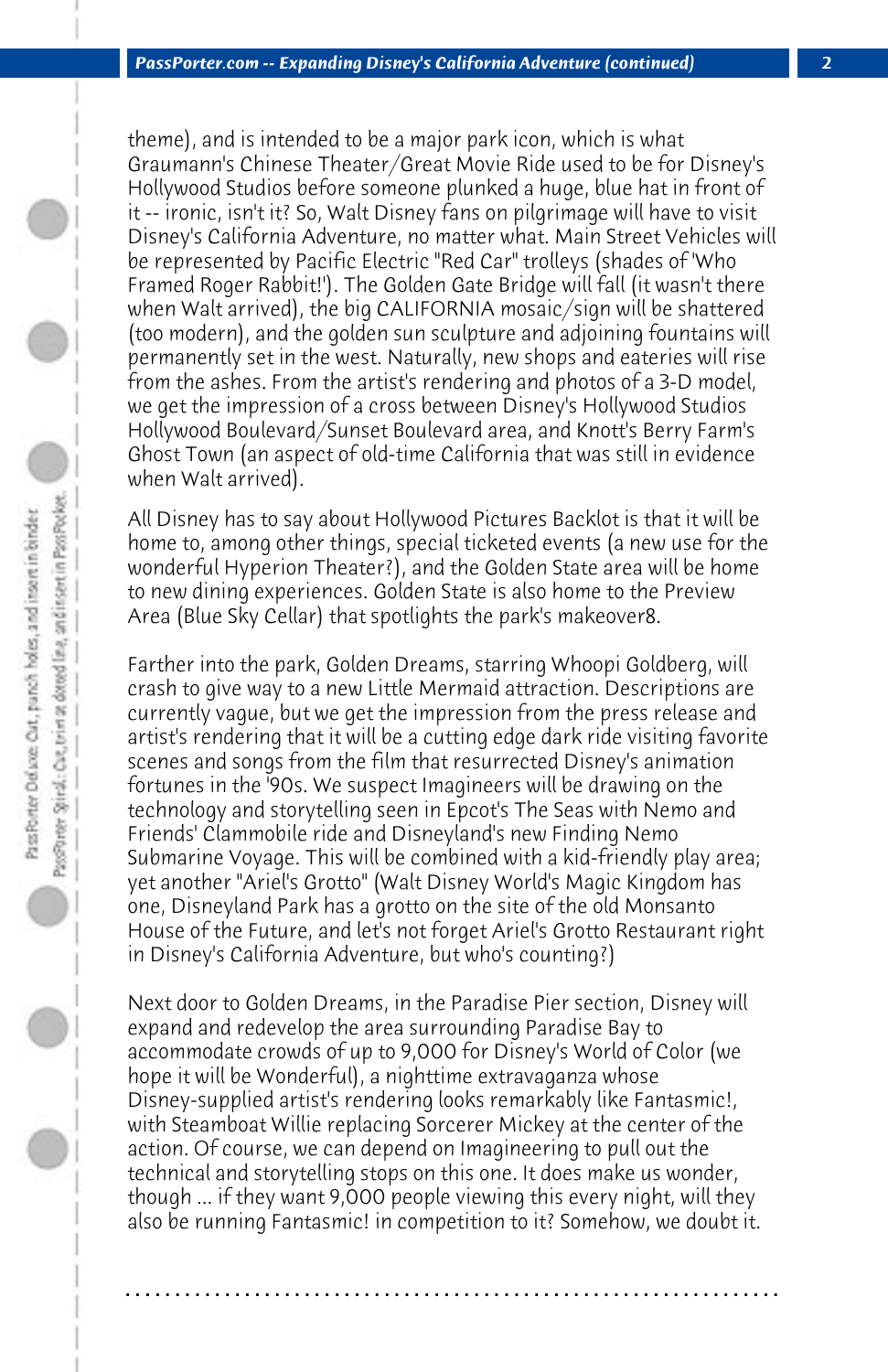At Paradise Pier (and at Disney's Hollywood Studios in Orlando, for that matter), Toy Story Mania already opened to huge success. Toy Story Mania a souped-up version of the Buzz Lightyear Astro Blasters/Space Ranger Spin concept, but this time there are multiple arcade games played during the ride rather than just one laser shoot-'em-up, and Buzz, Zurg, and the Little Green Men are joined by a boxful of other Toy Story characters.

Off in what is now the Timon parking lot to the left of Paradise Pier and beyond A Bug's Land and the Pacific Wharf dining complex will be Cars Land, inspired by the animated film. Three new attractions are promised, with just one, the e-ticket "Radiator Springs Racers" described in the press releases (all they say is that Luigi and Mater factor in the other two rides). We suspect Radiator Springs Racers will borrow ride technology from Epcot's Test Track and/or Disneyland's Indiana Jones Adventure to simulate a rip-roarin' Nascar-style race. Like Test Track, it will start slowly and accelerate steadily from there. Renderings suggest that ride vehicles will race side-by-side on adjoining tracks. With the demise of the Timon parking lot and the anticipated additional visitation to the park, we've also got to expect an additional high-rise parking structure somewhere, or the expansion of the huge Mickey & Friends structure.

More PassPorter Photos of Disney's California Adventure Reports in the LA newspapers and at sites like MiceAge.com and Screamscape.com carry additional detail, information, and (perhaps) rumor, such as the eventual redevelopment of Muppet\*Vision 3D into Mickey's Philharmagic (the sterling 3-D film from Walt Disney World's Fantasyland), and that the other attractions in Cars Land may be "Luigi's Roamin' Tires" (a revamped version of Disneyland's flying saucer hovercraft of yesteryear), and "Mater's Junkyard Jamboree," a spinning ride. The new land may also include a restaurant remarkably similar to Sci-Fi Dine-In Theater at Disney's Hollywood Studios. The Sun Wheel at Paradise Pier lost the sun and gained a mouse's face in its place, while California Screamin' lost its head! Other existing Paradise Pier attractions will get similarly Disney-branded, and has oft been reported, Mailiboomer could also going away.

All these changes are supposed to take place between now and 2012. When you add them to other announcements and changes made -- an expansion of Disneyland Resort's Grand Californian Hotel including the West Coast's first Disney Vacation Club villas (now open); the new Disney hotel/vacation club resort in Hawaii (Aulani, due to open in fall 2011); and the two, new ships for Disney Cruise Line (sailing in 2011 and 2012), we here at PassPorter have a whole lot of work cut out for us, and you have a whole lot of new Disney vacation experiences to look

**. . . . . . . . . . . . . . . . . . . . . . . . . . . . . . . . . . . . . . . . . . . . . . . . . . . . . . . . . . . . . . . . . .**